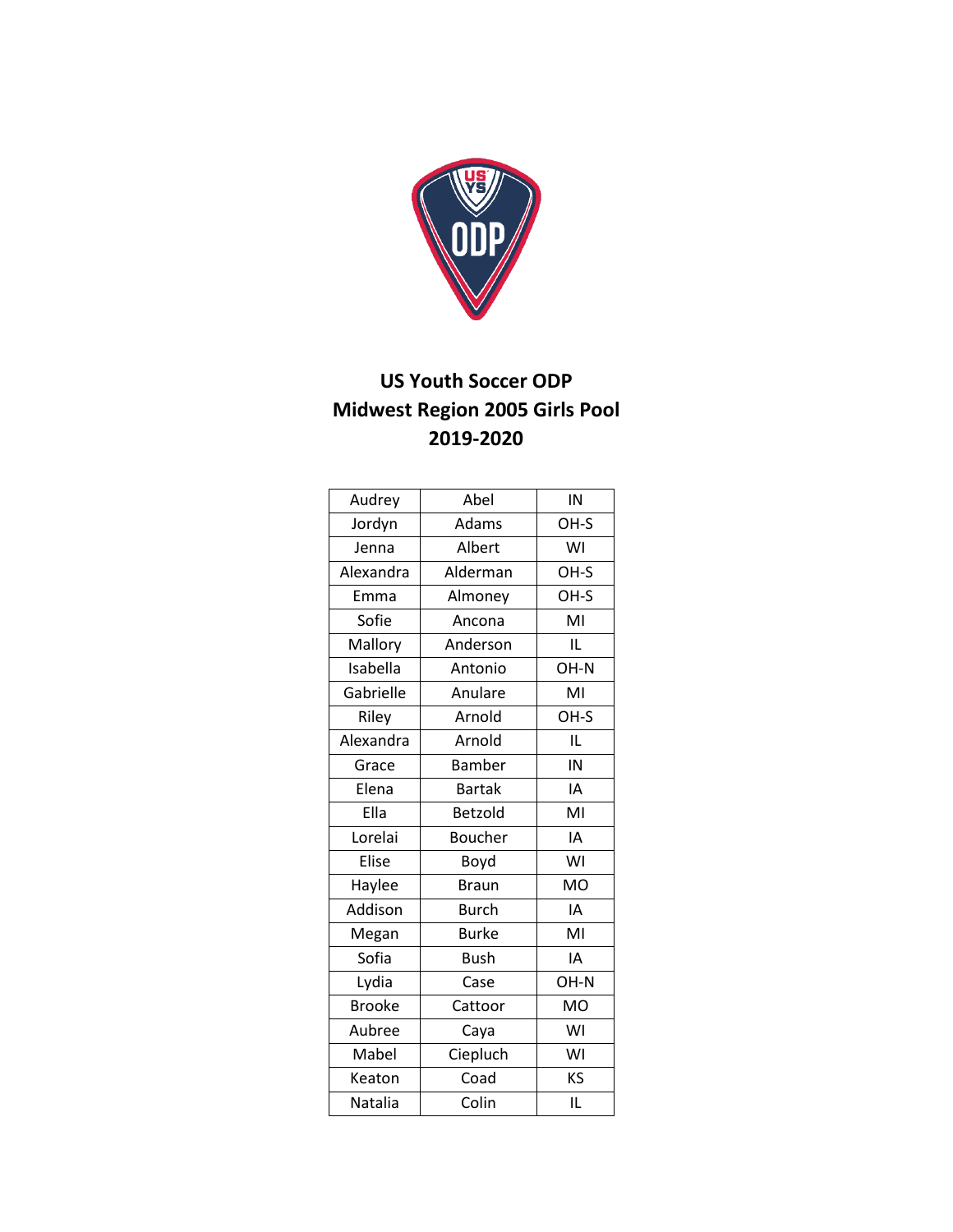| Kaitlyn       | Colvert             | OH-S       |
|---------------|---------------------|------------|
| Skylar        | Cox                 | OH-S       |
| Addysen       | Cusick              | OH-N       |
| Sienna        | Davis               | <b>NE</b>  |
| Clara         | Deliduka            | IL         |
| Samantha      | Diget               | MI         |
| Cammie        | Dye                 | OH-S       |
| Ella          | Dykstra             | MI         |
| Sophie        | Endrud              | MI         |
| Isabelle      | <b>Fairless</b>     | MI         |
|               |                     |            |
| Haley         | Flynn               | KY         |
| Grace         | Fogarty             | MN         |
| Addisen       | Ford                | IA         |
| Natalie       | Gallagher           | IΑ         |
| Reagan        | Gerber              | <b>MN</b>  |
| Tegan         | Gibson              | WI         |
| Audrey        | Goodyear            | <b>MO</b>  |
| Taylor        | Gordon              | WI         |
| Jordan        | Hecht               | MN         |
| Jordan        | Hollingsworth       | <b>MO</b>  |
| Gabrielle     | Huryn               | OH-N       |
| Revati        | Ignaczak            | MI         |
| Imani         | Ithier              | WI         |
| Tianna        | Johnson             | OH-S       |
| Mia           | Jorgensen           | WI         |
| Ella          | Kachmarzinski       | MN         |
| Mya           | Kaylor              | OH-S       |
| Kora          | Kipley              | IL         |
| Kendall       | Knisley             | IΑ         |
| Lauren        | Knox                | MO         |
| Ava           | Labocki             | OH-S       |
| Gabriella     | Lamparty            | OH-N       |
| Camille       | Landphair           | ΙA         |
| Josie         | Langhans            | WI         |
| Haley         | Lindquist           | IL         |
| Carmella      | Luna                | WI         |
| Amelia        | Martin              | <b>MO</b>  |
| Maci<br>Emily | Maxwell             | OH-N<br>WI |
| Megan         | McCarthy<br>McNeely | WI         |
| Kaleigh       | Mcpherson           | MO         |
| Allison       | Millina             | MI         |
| Zoey          | Milton              | OH-S       |
| June          | Mullen              | <b>NE</b>  |
|               |                     |            |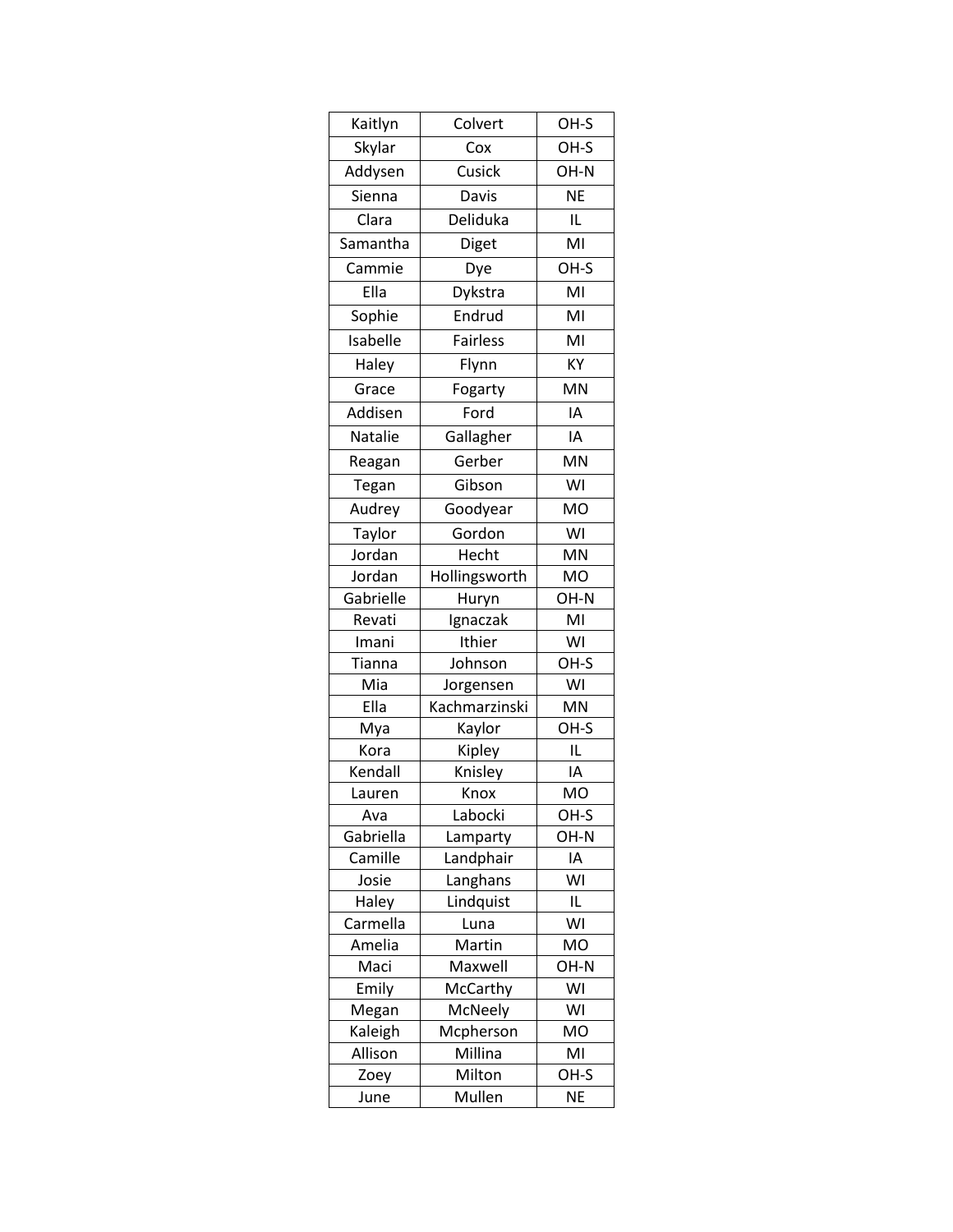| MN<br>Abby<br>Newman<br>IA<br>Carley<br>Nolte<br>MI<br>O'Loughlin<br>Chloe<br>Madison<br>IN<br>Ott<br>MI<br>Nicole<br>Pasto<br>IL<br>Neala<br>Patrick<br>OH-S<br>Sophia<br>Penegor<br>Pennington<br>ΙA<br>Alanna<br>IL<br>Maria<br>Petrakis<br>IL<br>Abby<br>Raynor<br>Marissa<br>Retzsch<br>OH-S<br>MI<br>Elena<br>Reyes<br>WI<br>Camryn<br><b>Ries</b><br>Rachel<br>MI<br>Riley<br>Ritz<br>OH-S<br>Payton<br>MI<br>Jada<br>Rivera<br>KY<br>Margaret<br>Roberts<br>Rojas Collins<br>Vivian<br>MN<br>MI<br>Morgan<br>Rose<br>IA<br>Morgan<br>Russmann<br>WI<br>Taylor<br>Schad<br>Schultz<br>MI<br>Katie<br>Madeleine<br>MN<br>Schultz<br>Tewabech<br>IN<br>Seerup<br>Jennifer<br>MI<br>Serban<br>Jayden<br>IL<br>Sliney<br>MI<br>Makena<br>Smith<br>MI<br>Smith<br>Royce<br>Spahr<br><b>NE</b><br>Audrey<br>Brooklyn<br>Steiner<br>OH-N<br>MN<br>Hudson<br>Stier<br>Annabella<br>MI<br>Stout<br>IN<br><b>Stuck</b><br>Macy<br>Elena<br>OH-S<br>Summanen<br>Mia<br><b>NE</b><br>Tatten<br>Neviah<br><b>Thomas</b><br>OH-N<br>OH-S<br>Isabel<br>Thomson<br>WI<br>Linsey<br>Trapino<br>Trapp<br>IL<br>Avery<br>WI<br>Ellianna<br><b>Trilling</b><br>Chloe<br>OH-S<br><b>Trimmer</b><br>Vichich<br>Abby<br>IL<br>Alexis<br>Watkins<br>IN<br>Webb<br>MI<br>Alaina |           |        |    |
|---------------------------------------------------------------------------------------------------------------------------------------------------------------------------------------------------------------------------------------------------------------------------------------------------------------------------------------------------------------------------------------------------------------------------------------------------------------------------------------------------------------------------------------------------------------------------------------------------------------------------------------------------------------------------------------------------------------------------------------------------------------------------------------------------------------------------------------------------------------------------------------------------------------------------------------------------------------------------------------------------------------------------------------------------------------------------------------------------------------------------------------------------------------------------------------------------------------------------------------------------------------|-----------|--------|----|
|                                                                                                                                                                                                                                                                                                                                                                                                                                                                                                                                                                                                                                                                                                                                                                                                                                                                                                                                                                                                                                                                                                                                                                                                                                                               | Natalie   | Newman | WI |
|                                                                                                                                                                                                                                                                                                                                                                                                                                                                                                                                                                                                                                                                                                                                                                                                                                                                                                                                                                                                                                                                                                                                                                                                                                                               |           |        |    |
|                                                                                                                                                                                                                                                                                                                                                                                                                                                                                                                                                                                                                                                                                                                                                                                                                                                                                                                                                                                                                                                                                                                                                                                                                                                               |           |        |    |
|                                                                                                                                                                                                                                                                                                                                                                                                                                                                                                                                                                                                                                                                                                                                                                                                                                                                                                                                                                                                                                                                                                                                                                                                                                                               |           |        |    |
|                                                                                                                                                                                                                                                                                                                                                                                                                                                                                                                                                                                                                                                                                                                                                                                                                                                                                                                                                                                                                                                                                                                                                                                                                                                               |           |        |    |
|                                                                                                                                                                                                                                                                                                                                                                                                                                                                                                                                                                                                                                                                                                                                                                                                                                                                                                                                                                                                                                                                                                                                                                                                                                                               |           |        |    |
|                                                                                                                                                                                                                                                                                                                                                                                                                                                                                                                                                                                                                                                                                                                                                                                                                                                                                                                                                                                                                                                                                                                                                                                                                                                               |           |        |    |
|                                                                                                                                                                                                                                                                                                                                                                                                                                                                                                                                                                                                                                                                                                                                                                                                                                                                                                                                                                                                                                                                                                                                                                                                                                                               |           |        |    |
|                                                                                                                                                                                                                                                                                                                                                                                                                                                                                                                                                                                                                                                                                                                                                                                                                                                                                                                                                                                                                                                                                                                                                                                                                                                               |           |        |    |
|                                                                                                                                                                                                                                                                                                                                                                                                                                                                                                                                                                                                                                                                                                                                                                                                                                                                                                                                                                                                                                                                                                                                                                                                                                                               |           |        |    |
|                                                                                                                                                                                                                                                                                                                                                                                                                                                                                                                                                                                                                                                                                                                                                                                                                                                                                                                                                                                                                                                                                                                                                                                                                                                               |           |        |    |
|                                                                                                                                                                                                                                                                                                                                                                                                                                                                                                                                                                                                                                                                                                                                                                                                                                                                                                                                                                                                                                                                                                                                                                                                                                                               |           |        |    |
|                                                                                                                                                                                                                                                                                                                                                                                                                                                                                                                                                                                                                                                                                                                                                                                                                                                                                                                                                                                                                                                                                                                                                                                                                                                               |           |        |    |
|                                                                                                                                                                                                                                                                                                                                                                                                                                                                                                                                                                                                                                                                                                                                                                                                                                                                                                                                                                                                                                                                                                                                                                                                                                                               |           |        |    |
|                                                                                                                                                                                                                                                                                                                                                                                                                                                                                                                                                                                                                                                                                                                                                                                                                                                                                                                                                                                                                                                                                                                                                                                                                                                               |           |        |    |
|                                                                                                                                                                                                                                                                                                                                                                                                                                                                                                                                                                                                                                                                                                                                                                                                                                                                                                                                                                                                                                                                                                                                                                                                                                                               |           |        |    |
|                                                                                                                                                                                                                                                                                                                                                                                                                                                                                                                                                                                                                                                                                                                                                                                                                                                                                                                                                                                                                                                                                                                                                                                                                                                               |           |        |    |
|                                                                                                                                                                                                                                                                                                                                                                                                                                                                                                                                                                                                                                                                                                                                                                                                                                                                                                                                                                                                                                                                                                                                                                                                                                                               |           |        |    |
|                                                                                                                                                                                                                                                                                                                                                                                                                                                                                                                                                                                                                                                                                                                                                                                                                                                                                                                                                                                                                                                                                                                                                                                                                                                               |           |        |    |
|                                                                                                                                                                                                                                                                                                                                                                                                                                                                                                                                                                                                                                                                                                                                                                                                                                                                                                                                                                                                                                                                                                                                                                                                                                                               |           |        |    |
|                                                                                                                                                                                                                                                                                                                                                                                                                                                                                                                                                                                                                                                                                                                                                                                                                                                                                                                                                                                                                                                                                                                                                                                                                                                               |           |        |    |
|                                                                                                                                                                                                                                                                                                                                                                                                                                                                                                                                                                                                                                                                                                                                                                                                                                                                                                                                                                                                                                                                                                                                                                                                                                                               |           |        |    |
|                                                                                                                                                                                                                                                                                                                                                                                                                                                                                                                                                                                                                                                                                                                                                                                                                                                                                                                                                                                                                                                                                                                                                                                                                                                               |           |        |    |
|                                                                                                                                                                                                                                                                                                                                                                                                                                                                                                                                                                                                                                                                                                                                                                                                                                                                                                                                                                                                                                                                                                                                                                                                                                                               |           |        |    |
|                                                                                                                                                                                                                                                                                                                                                                                                                                                                                                                                                                                                                                                                                                                                                                                                                                                                                                                                                                                                                                                                                                                                                                                                                                                               |           |        |    |
|                                                                                                                                                                                                                                                                                                                                                                                                                                                                                                                                                                                                                                                                                                                                                                                                                                                                                                                                                                                                                                                                                                                                                                                                                                                               |           |        |    |
|                                                                                                                                                                                                                                                                                                                                                                                                                                                                                                                                                                                                                                                                                                                                                                                                                                                                                                                                                                                                                                                                                                                                                                                                                                                               |           |        |    |
|                                                                                                                                                                                                                                                                                                                                                                                                                                                                                                                                                                                                                                                                                                                                                                                                                                                                                                                                                                                                                                                                                                                                                                                                                                                               |           |        |    |
|                                                                                                                                                                                                                                                                                                                                                                                                                                                                                                                                                                                                                                                                                                                                                                                                                                                                                                                                                                                                                                                                                                                                                                                                                                                               |           |        |    |
|                                                                                                                                                                                                                                                                                                                                                                                                                                                                                                                                                                                                                                                                                                                                                                                                                                                                                                                                                                                                                                                                                                                                                                                                                                                               |           |        |    |
|                                                                                                                                                                                                                                                                                                                                                                                                                                                                                                                                                                                                                                                                                                                                                                                                                                                                                                                                                                                                                                                                                                                                                                                                                                                               |           |        |    |
|                                                                                                                                                                                                                                                                                                                                                                                                                                                                                                                                                                                                                                                                                                                                                                                                                                                                                                                                                                                                                                                                                                                                                                                                                                                               |           |        |    |
|                                                                                                                                                                                                                                                                                                                                                                                                                                                                                                                                                                                                                                                                                                                                                                                                                                                                                                                                                                                                                                                                                                                                                                                                                                                               |           |        |    |
|                                                                                                                                                                                                                                                                                                                                                                                                                                                                                                                                                                                                                                                                                                                                                                                                                                                                                                                                                                                                                                                                                                                                                                                                                                                               |           |        |    |
|                                                                                                                                                                                                                                                                                                                                                                                                                                                                                                                                                                                                                                                                                                                                                                                                                                                                                                                                                                                                                                                                                                                                                                                                                                                               |           |        |    |
|                                                                                                                                                                                                                                                                                                                                                                                                                                                                                                                                                                                                                                                                                                                                                                                                                                                                                                                                                                                                                                                                                                                                                                                                                                                               |           |        |    |
|                                                                                                                                                                                                                                                                                                                                                                                                                                                                                                                                                                                                                                                                                                                                                                                                                                                                                                                                                                                                                                                                                                                                                                                                                                                               |           |        |    |
|                                                                                                                                                                                                                                                                                                                                                                                                                                                                                                                                                                                                                                                                                                                                                                                                                                                                                                                                                                                                                                                                                                                                                                                                                                                               |           |        |    |
|                                                                                                                                                                                                                                                                                                                                                                                                                                                                                                                                                                                                                                                                                                                                                                                                                                                                                                                                                                                                                                                                                                                                                                                                                                                               |           |        |    |
|                                                                                                                                                                                                                                                                                                                                                                                                                                                                                                                                                                                                                                                                                                                                                                                                                                                                                                                                                                                                                                                                                                                                                                                                                                                               |           |        |    |
|                                                                                                                                                                                                                                                                                                                                                                                                                                                                                                                                                                                                                                                                                                                                                                                                                                                                                                                                                                                                                                                                                                                                                                                                                                                               |           |        |    |
|                                                                                                                                                                                                                                                                                                                                                                                                                                                                                                                                                                                                                                                                                                                                                                                                                                                                                                                                                                                                                                                                                                                                                                                                                                                               |           |        |    |
|                                                                                                                                                                                                                                                                                                                                                                                                                                                                                                                                                                                                                                                                                                                                                                                                                                                                                                                                                                                                                                                                                                                                                                                                                                                               |           |        |    |
|                                                                                                                                                                                                                                                                                                                                                                                                                                                                                                                                                                                                                                                                                                                                                                                                                                                                                                                                                                                                                                                                                                                                                                                                                                                               |           |        |    |
|                                                                                                                                                                                                                                                                                                                                                                                                                                                                                                                                                                                                                                                                                                                                                                                                                                                                                                                                                                                                                                                                                                                                                                                                                                                               |           |        |    |
|                                                                                                                                                                                                                                                                                                                                                                                                                                                                                                                                                                                                                                                                                                                                                                                                                                                                                                                                                                                                                                                                                                                                                                                                                                                               | Katherine | Weber  | IN |